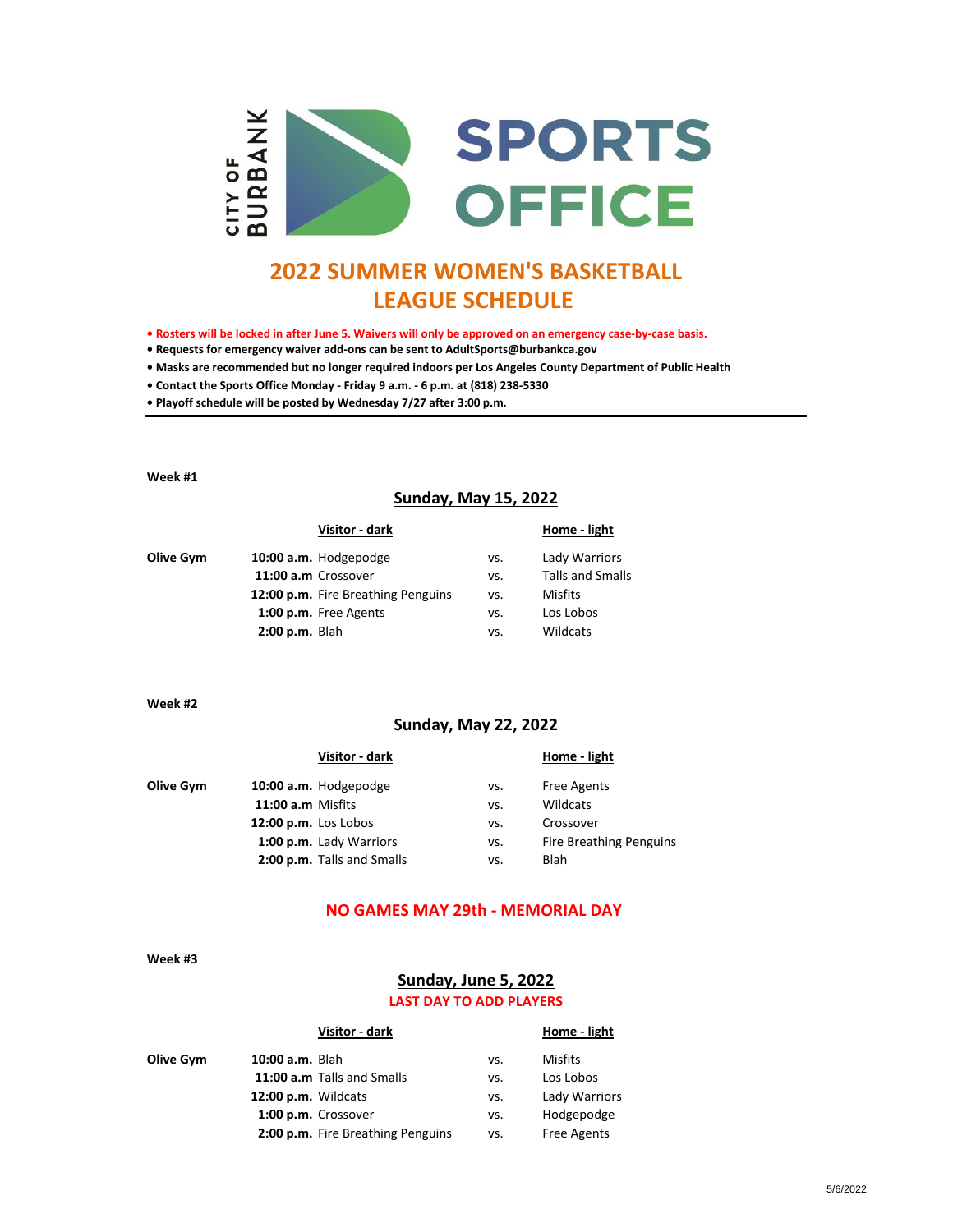#### **Week #4**

# **Sunday, June 12, 2022**

| Home - light            |
|-------------------------|
| <b>Blah</b>             |
| Misfits                 |
| <b>Talls and Smalls</b> |
| Wildcats                |
| Crossover               |
|                         |

#### **Week #5**

# **Sunday, June 19, 2022**

|           | Visitor - dark             |     | Home - light                   |
|-----------|----------------------------|-----|--------------------------------|
| Olive Gym | 10:00 a.m. Blah            | vs. | Lady Warriors                  |
|           | 11:00 a.m Los Lobos        | VS. | Hodgepodge                     |
|           | <b>12:00 p.m.</b> Misfits  | VS. | <b>Free Agents</b>             |
|           | 1:00 p.m. Talls and Smalls | VS. | <b>Fire Breathing Penguins</b> |
|           | 2:00 p.m. Wildcats         | vs. | Crossover                      |
|           |                            |     |                                |

**Week #6**

# **Sunday, June 26, 2022**

|           | Visitor - dark                     |     | Home - light            |
|-----------|------------------------------------|-----|-------------------------|
| Olive Gym | 10:00 a.m. Hodgepodge              | vs. | Blah                    |
|           | 11:00 a.m Free Agents              | VS. | Lady Warriors           |
|           | 12:00 p.m. Fire Breathing Penguins | vs. | Los Lobos               |
|           | 1:00 p.m. Crossover                | vs. | <b>Misfits</b>          |
|           | 2:00 p.m. Wildcats                 | vs. | <b>Talls and Smalls</b> |
|           |                                    |     |                         |

# **Sunday July 3, 2022 NO GAMES - INDEPENDENCE DAY WEEKEND**